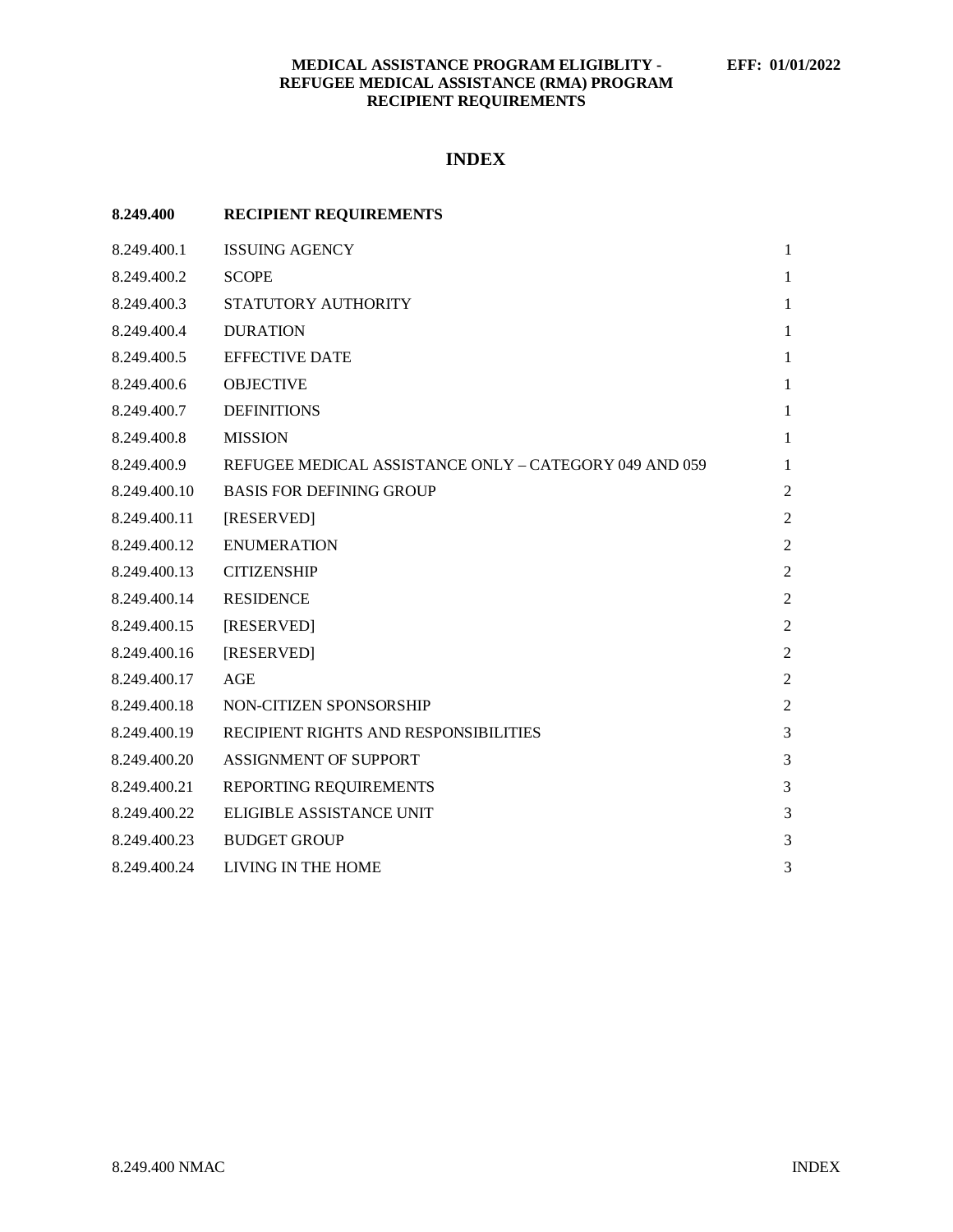**TITLE 8 SOCIAL SERVICES**

#### **CHAPTER 249 MEDICAL ASSISTANCE PROGRAM ELIGIBILITY - REFUGEE MEDICAL ASSISTANCE (RMA) PROGRAM PART 400 RECIPIENT REQUIREMENTS**

<span id="page-1-0"></span>**8.249.400.1 ISSUING AGENCY:** New Mexico Human Services Department (HSD). [8.249.400.1 NMAC - Rp, 8.249.400.1 NMAC, 1/1/2014]

<span id="page-1-1"></span>**8.249.400.2 SCOPE:** The rule applies to the general public. [8.249.400.2 NMAC - Rp, 8.249.400.2 NMAC, 1/1/2014]

<span id="page-1-2"></span>**8.249.400.3 STATUTORY AUTHORITY:** The New Mexico medicaid program and other health care programs are administered pursuant to regulations promulgated by the federal department of health and human services under Title XIX of the Social Security Act as amended or by state statute. See NMSA 1978, Section 27-1- 12 et seq.

[8.249.400.3 NMAC - Rp, 8.249.400.3 NMAC, 1/1/2014]

<span id="page-1-3"></span>**8.249.400.4 DURATION:** Permanent.

[8.249.400.4 NMAC - Rp, 8.249.400.4 NMAC, 1/1/2014]

<span id="page-1-4"></span>**8.249.400.5 EFFECTIVE DATE:** January 1, 2014, unless a later date is cited at the end of a section. [8.249.400.5 NMAC - Rp, 8.249.400.5 NMAC, 1/1/2014]

<span id="page-1-5"></span>**8.249.400.6 OBJECTIVE:** The objective of this rule is to provide specific instructions when determining eligibility for the medicaid program and other health care programs. Generally, applicable eligibility rules are detailed in the medical assistance division (MAD) eligibility policy manual 8.200 NMAC, *Medicaid Eligibility - General Recipients Policies*. Processes for establishing and maintaining medicaid eligibility are detailed in the income support division (ISD) general provisions policy manual 8.100 NMAC, *General Provisions for Public Assistance Programs*. Refugee medical assistance (RMA): The RMA offers health coverage for a refugee within the first eight months from his or her date of entry to the United States (U.S.) when he or she does not qualify for other medicaid eligibility categories. An RMA eligible refugee has access to a benefit package that parallels the full medicaid services. This program is not funded by medicaid; funds are provided through a grant under Title IV of the Immigration and Nationality Act. The purpose of this grant is to provide for the effective resettlement of a refugee and to assist him or her to achieve economic self-sufficiency as quickly as possible. [8.249.400.6 NMAC - Rp, 8.249.400.6 NMAC, 1/1/2014]

<span id="page-1-6"></span>**8.249.400.7 DEFINITIONS:** "Refugee" is an immigrant, who because of persecution or fear of persecution on account of race, religion or political opinion, fled from his or her home country and cannot return because of fear of persecution because of race, religion or political opinion. [8.249.400.7 NMAC - N, 1/1/2014]

<span id="page-1-7"></span>**8.249.400.8 MISSION:** To transform lives. Working with our partners, we design and deliver innovative, high quality health and human services that improve the security and promote independence for New Mexicans in their communities.

[8.249.400.8 NMAC - N, 1/1/2014; A, 1/1/2022]

## <span id="page-1-8"></span>**8.249.400.9 REFUGEE MEDICAL ASSISTANCE ONLY - CATEGORY 049 AND 059:**

**A.** A medicaid eligible refugee recipient must meet the following non-financial eligibility requirements:

**(1)** is ineligible for full medicaid coverage;

**(2)** is not a full-time student in an institution of higher education, except where enrollment is part of an individual employability plan for a refugee enrolled in the refugee cash assistance program;

- **(3)** is in the U.S. fewer than eight months and meets one of the following statuses:
	- **(a)** is admitted as a refugee under Section 207 of the Immigration and Nationality

Act;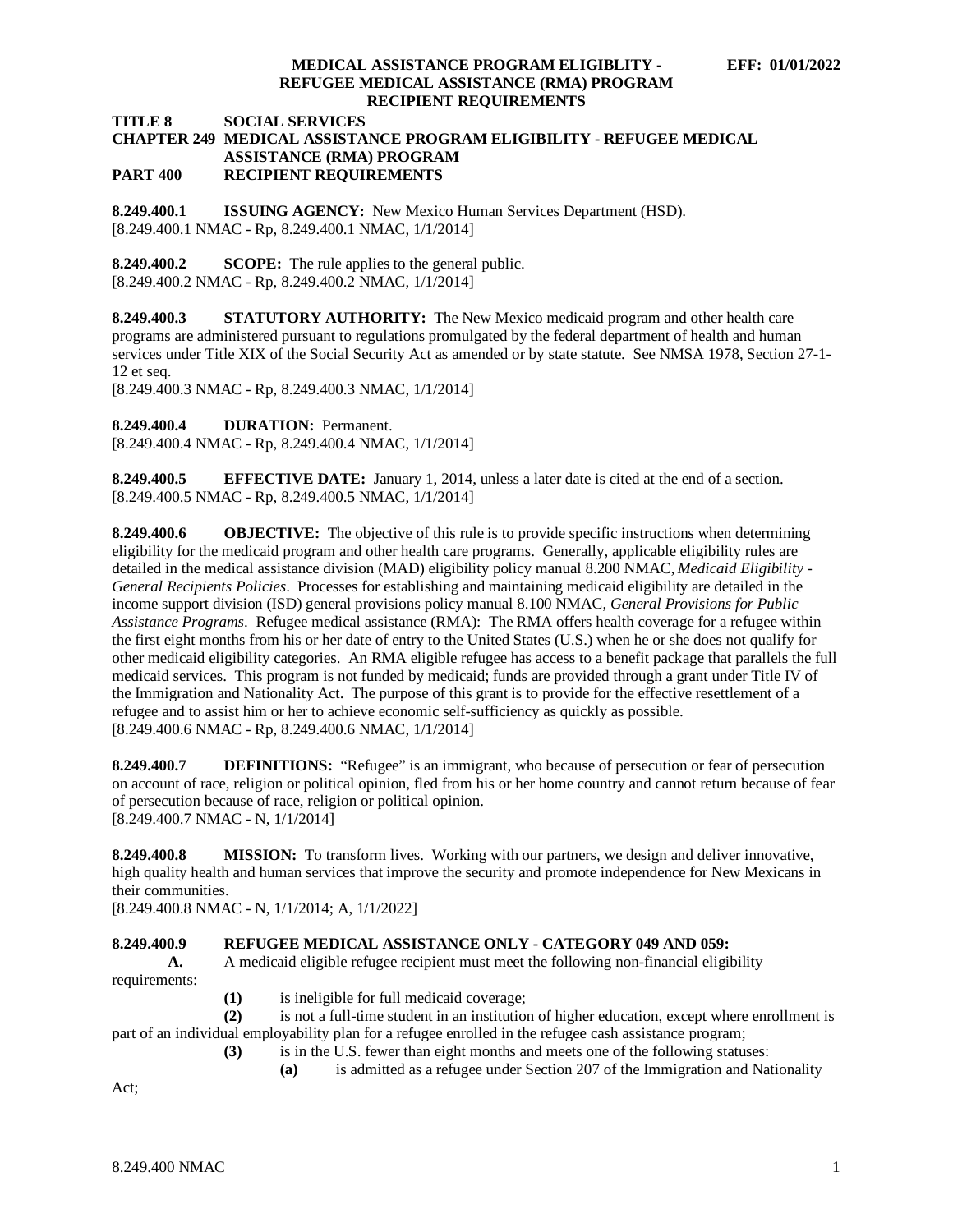**(b)** is paroled into the U.S. as a refugee or asylee under Section 212 (d)(5) of the Immigration and Nationality Act;

**(c)** is granted asylum under Section 208 of the Immigration and Nationality Act;

**(d)** is admitted as an Amerasian immigrant from Vietnam through the orderly

departure program, under Section 584 of the Foreign Operations Appropriations Act, incorporated in the fiscal year 1988 Continuing Resolution P.L. 100-212;

**(e)** is a Cuban-Haitian entrant who was admitted as a public interest parolee under Section 212 (d)(5) of the Immigration and Nationality Act;

**(f)** is certified as a victim of human trafficking by the federal office of refugee resettlement (ORR);

**(g)** is an eligible family member of a victim of human trafficking certified by ORR who has a T-2, T-3, T-4, or T-5 Visa;

**(h)** is admitted as a special immigrant from Iraq or Afghanistan under Section 101 (a)(27) of the Immigration and Nationality Act; or

**(i)** is a lawful permanent resident (LPR) when the individual had previously met a status as listed in Subparagraphs (a) through (h) above;

**(4)** an individual who meets the following eligibility requirements pursuant to 8.200.410 NMAC and 8.200.420 NMAC of citizenship or non-citizen status, enumeration, residence, non-concurrent receipt of assistance and applications for other benefits;

**(5)** appropriate to the size of the budget group (not including the ineligible parent due to citizenship or non-citizen status or enumeration), countable gross income must be less than one hundred and eightyfive percent of the standard of need (SON) countable net income must be less than the SON pursuant to 8.200.520 NMAC and 8.202.500 NMAC; and

**(6)** an applicant or an eligible recipient may have other creditable health insurance coverage.

**B.** An eligible recipient may have other creditable health insurance coverage. If the eligible recipient has other creditable health insurance coverage, RMA is the second payor.

**C.** An individual who is an inmate of a public institution is not eligible pursuant to 8.200.410 NMAC*.* [8.249.400.9 NMAC - Rp, 8.249.400.9 NMAC, 1/1/2014; A, xx/xx/xxxx]

<span id="page-2-0"></span>**8.249.400.10 BASIS FOR DEFINING GROUP:** At the time of application, an applicant or an eligible recipient and HSD shall identify everyone who is to be considered for inclusion in the assistance unit and budget group. Each member of the assistance unit and budget group, including each unborn child, is counted as one in the household size.

[8.249.400.10 NMAC - Rp, 8.249.400.10 NMAC, 1/1/2014]

#### <span id="page-2-1"></span>**8.249.400.11** [**RESERVED**]

<span id="page-2-2"></span>**8.249.400.12 ENUMERATION:** Refer to 8.200.410.10 NMAC. [8.249.400.12 NMAC - Rp, 8.249.400.12 NMAC, 1/1/2014]

<span id="page-2-3"></span>**8.249.400.13 CITIZENSHIP:** Refer to 8.200.410.11 NMAC. [8.249.400.13 NMAC - Rp, 8.249.400.13 NMAC, 1/1/2014]

<span id="page-2-4"></span>**8.249.400.14 RESIDENCE:** Refer to 8.200.410.12 NMAC. [8.249.400.14 NMAC - Rp, 8.249.400.14 NMAC, 1/1/2014]

<span id="page-2-5"></span>**8.249.400.15** [**RESERVED**]

<span id="page-2-6"></span>**8.249.400.16** [**RESERVED**]

<span id="page-2-7"></span>**8.249.400.17 AGE:** Age is not an eligibility requirement. [8.249.400.17 NMAC - Rp, 8.249.400.17 NMAC, 1/1/2014]

<span id="page-2-8"></span>**8.249.400.18 NON-CITIZEN SPONSORSHIP:** The income support division (ISD) caseworker must notify the refugee's sponsor or local affiliate which provided for the resettlement of the refugee, when a refugee applies for refugee medical assistance.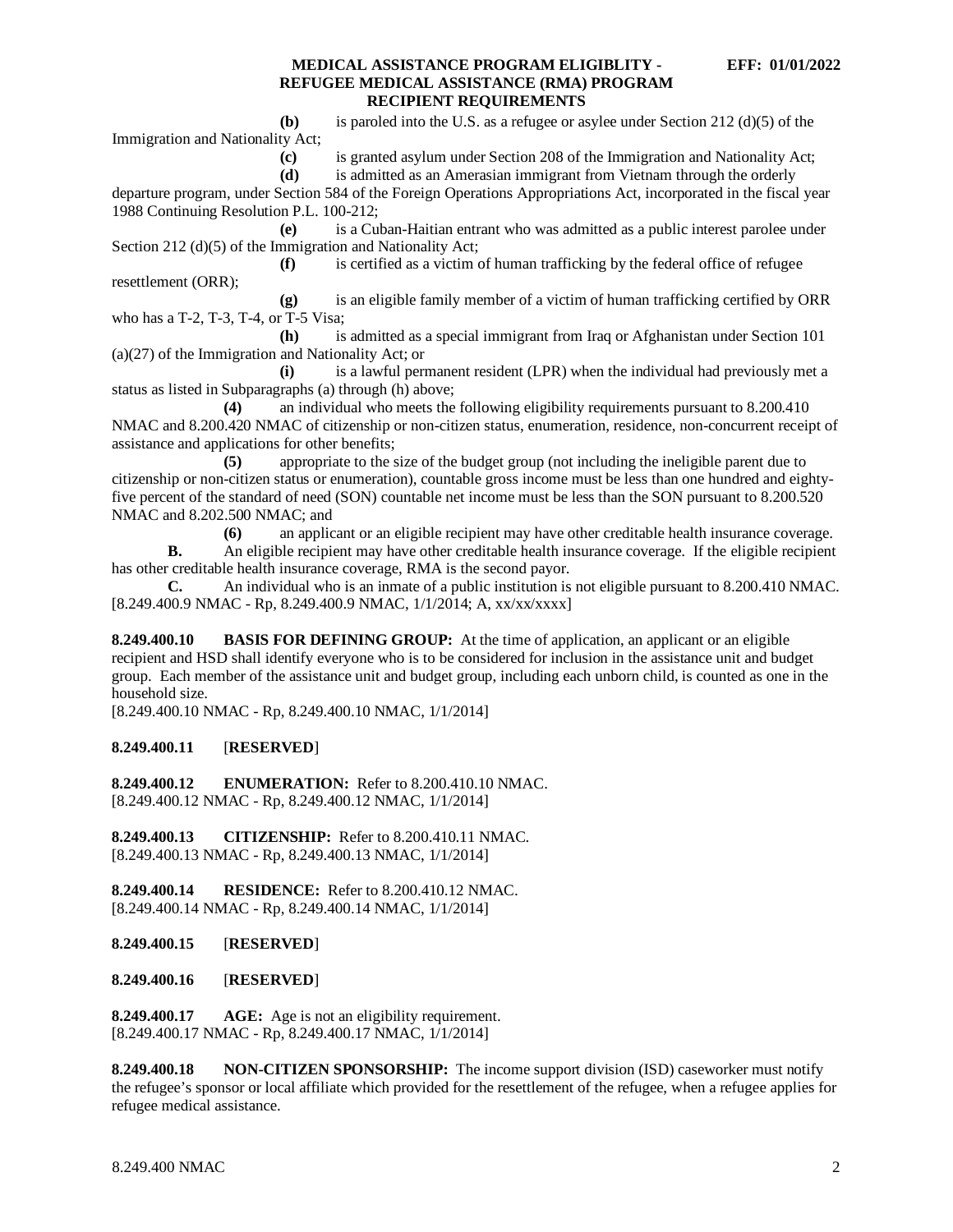[8.249.400.18 NMAC - Rp, 8.249.400.18 NMAC, 1/1/2014; A, 1/1/2022]

<span id="page-3-0"></span>**8.249.400.19 RECIPIENT RIGHTS AND RESPONSIBILITIES:** Refer to 8.200.430 NMAC.

[8.249.400.19 NMAC - Rp, 8.249.400.19 NMAC, 1/1/2014]

## <span id="page-3-1"></span>**8.249.400.20 ASSIGNMENT OF SUPPORT:**

**A. Assignment of medical support:** Refer to 8.200.420.12 NMAC.

**B. Assignments of child support:** Assignment of child support is not required for refugee medical

assistance.

[8.249.400.20 NMAC - Rp, 8.249.400.20 NMAC, 1/1/2014]

### <span id="page-3-2"></span>**8.249.400.21 REPORTING REQUIREMENTS:** Refer to 8.200.430.19 NMAC.

[8.249.400.21 NMAC - Rp, 8.249.400.21 NMAC, 1/1/2014]

<span id="page-3-3"></span>**8.249.400.22 ELIGIBLE ASSISTANCE UNIT:** The assistance unit includes individuals who apply for RMA and who are determined eligible. Individuals may be ineligible for refugee cash assistance and eligible for RMA. An eligible recipient of refugee cash assistance who is not eligible for full medicaid services is eligible for RMA. [8.249.400.22 NMAC - N, 1/1/2014]

<span id="page-3-4"></span>**8.249.400.23 BUDGET GROUP:** The budget group includes all members of the assistance unit. Additional budget group members include individuals who live in the household with the assistance unit and have a financial obligation of support.

**A.** Except for an supplemental security income (SSI) recipient, the following individuals have a financial obligation of support for medicaid eligibility:

**(1)** spouses: married individuals as defined under applicable New Mexico state law (New Mexico recognizes common law and same sex marriages established in other states); and

**(2)** parents for children: there is a presumption that a child born to a married woman is the child of the spouse, or if the individual established parentage by some other legally recognized process.

- **B.** The following individuals do not have a financial obligation of support for medicaid eligibility:
	- (1) an SSI recipient to the assistance unit;<br>(2) a father of the unborn child who is not
	- **(2)** a father of the unborn child who is not married to the pregnant woman;
	- **(3)** a stepparent to a stepchild;
	- (4) a grandparent to a grandchild;<br>(5) a legal guardian or a conservat
	- **(5)** a legal guardian or a conservator of a child;
	- **(6)** a non-citizen sponsor to the assistance unit; and
	- **(7)** a sibling to a sibling.

**C.** Budget group earned income disregards and child care deductions vary based on the age group of the child. Refer to 8.232.500 NMAC.

[8.249.400.23 NMAC - N, 1/1/2014; A, 1/1/2022]

## <span id="page-3-5"></span>**8.249.400.24 LIVING IN THE HOME**

**A.** To be included in the assistance unit and budget group, an individual must be living, or considered to be living, in the budget group's home.

**B. A child considered to be living in the home:** A child is considered to be part of the budget group as evidenced by the child's customary physical presence in the home. If a child is living with more than one household, the following applies:

**(1)** when the child is actually spending more time with one household than the other, the child would be determined to be living with the household with whom the child spends the most time; or

**(2)** when the child is actually spending equal amounts of time with each household, the child shall be considered to be living with the household who first applies for medicaid enrollment.

**C. Extended living in the home:** An individual may be physically absent from the home for longer or shorter periods of time and be a member of the assistance unit and budget group.

- **(1)** Extended living in the home includes:
	- **(a)** when an individual is attending college or boarding school; or